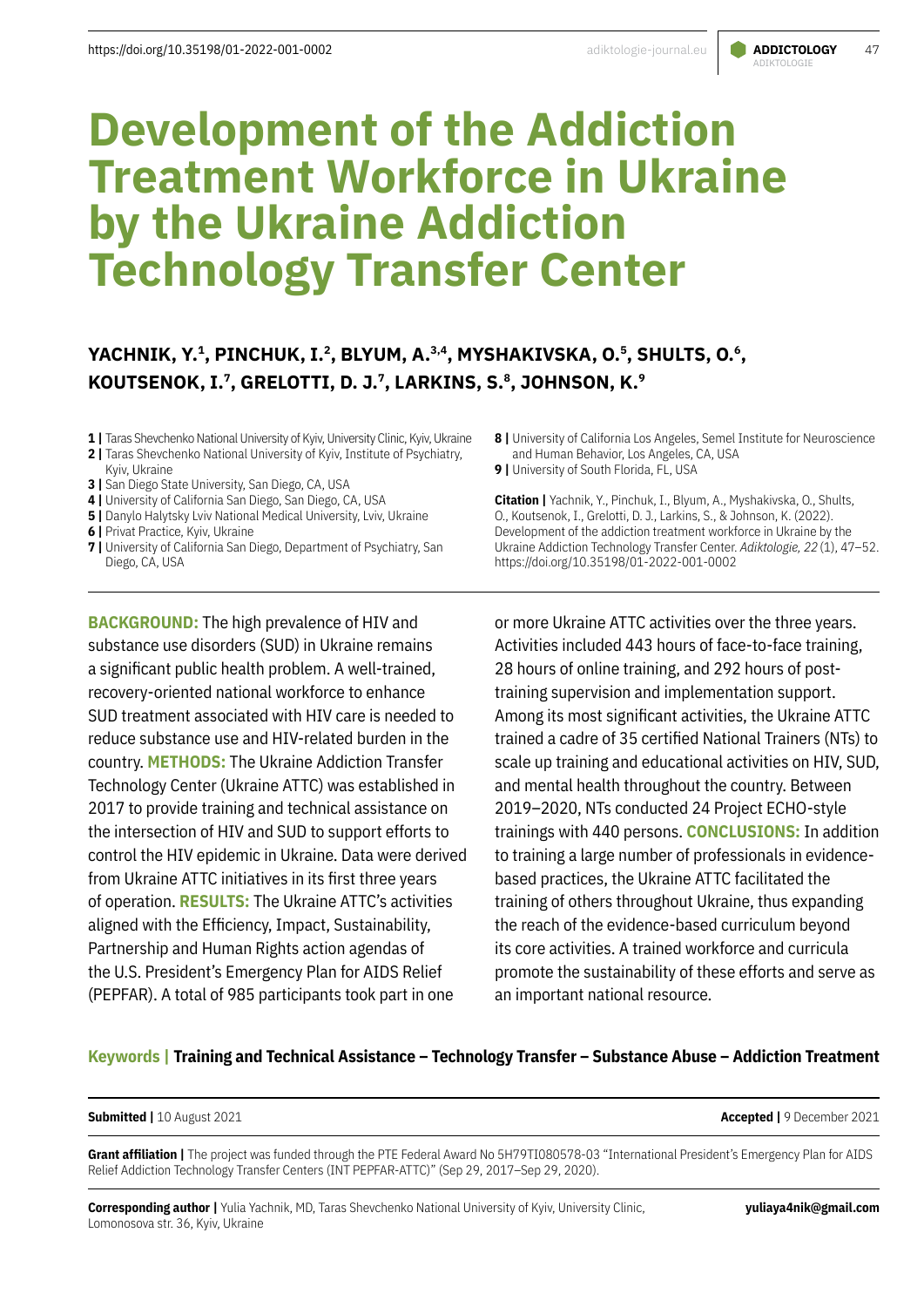#### **B 1 BACKGROUND**

Ukraine ranks second in HIV incidence among countries in Eastern Europe and Central Asia, accounting for 9% of all new infections in the region (EMCDDA, 2016). The number of new HIV infections in Ukraine continues to grow, with cases increasing from 9,500 in 2010 to 13,000 in 2019 (UNAIDS, 2020). Ukraine has not met the 90-90-90 goals of 90% of people with HIV (PWH) to be aware of their status, 90% of people diagnosed with HIV to be on HIV antiretroviral treatment (ART), and 90% of people on ART to achieve viral suppression. Only 69% of Ukrainian PWH are aware of their status, 57% are on ART, and 53% of those treated achieve viral suppression (UNAIDS, 2020). Until more PWH are diagnosed, treated, and virally suppressed, the HIV epidemic will continue to expand in Ukraine.

The prevalence of substance use disorders (SUD) in Ukraine is also increasing. In recent decades, the number of people who use drugs has increased annually by 10–12%, with adolescents (60%) and children aged 11–14 (13%) making up a significant portion of these increases (Vlasova, 2006). The estimated prevalence of SUD in 2017 was 5.99% (Global Burden of Disease, 2017), with 1.09% of the adult population reporting injection drug use (UNODC, 2019).

Initially, the HIV epidemic in Ukraine mainly affected people who inject drugs (PWID). The HIV epidemic has subsequently generalized as a result of HIV transmission from PWID to their sexual partners. Since 2008, sexual transmission has become the main route of infection (WHO, 2014), currently accounting for 73% of new HIV cases (UNAIDS, 2018). Nevertheless, PWID make up approximately one-quarter of all new infections in Ukraine (UNAIDS, 2018). Currently, over one-fifth (21.9%) of PWID in Ukraine are infected with HIV (UNODC, 2019).

SUD treatment services in Ukraine are highly variable. Care frequently occurs in state institutions. Evidence-based treatments and medication-assisted treatment (MAT) are limited (Gluzman et al., 2018). Among PWID, 27% are on MAT (Alliance for Public Health, 2015). Only 25% of people living with HIV were on antiretroviral treatment (Ukraine UNAIDS GARPR, 2016).

Without SUD treatment, PWH and comorbid SUD are less likely to achieve HIV viral suppression and are at greater risk of HIV transmission (Blashill et al., 2015; Friedman et al., 2015; Guadamuz et al., 2014; Mimiaga et al., 2015). Treatment of both HIV and SUD improves retention in HIV care and adherence to ART, even without abstinence (Altice et al., 2011; Cunningham et al., 2011; Jin et al., 2018). Provision of MAT services to PWH and comorbid SUD can increase ART initiation and viral suppression (Altice et al., 2011; Lucas, 2011; Palepu et al., 2006; Springer et al., 2018; Springer et al., 2012). Because HIV viral suppression prevents HIV transmission, scaling up MAT is critical to achieving HIV prevention and treatment goals in Ukraine (Tan et al., 2020).

#### **B 2 METHODS**

The Ukraine Addiction Transfer Technology Center (ATTC) was established to reduce the individual and societal impacts of HIV in Ukraine by addressing the HIV and SUD epidemics. With funding from the President's Emergency Plan for AIDS Relief (PEPFAR) and the Substance Abuse and Mental Health Services Administration (SAMHSA), this partnership of the University of California San Diego (UCSD) and the Ukrainian Research Institute for Social and Forensic Psychiatry and Drug Abuse (later - Taras Shevchenko National University of Kyiv) put forth a multi-year Strategic Plan in November 2017 to build and support a well-trained, recovery-oriented, SUD and HIV workforce. Adhering to the technology transfer model (Gotham et al., 2011), the Ukraine ATTC sought to improve SUD treatment services in Ukraine, with a particular focus on HIV, by "translating" and disseminating evidence-based practices tailored to the Ukrainian context and supporting its subsequent adoption and implementation. Gotham and colleagues (2011) describe the four main elements of technology as:

#### **Translation:**

"Explaining the essential elements and relevance of an innovation and packaging it to facilitate dissemination."

#### **Dissemination:**

"Promoting awareness of an innovation with the goal of facilitating adoption and implementation."

#### **Adoption:**

"The process of deciding whether to use an innovation."

#### **Implementation:**

Integration of an innovation into routine practice.

The Ukraine ATTC's technology transfer mission was aligned with PEPFAR's action agendas, i.e., Efficiency, Impact, Sustainability, Partnership and Human Rights. Data are derived from strategic planning documents, training materials, summaries of training events, and progress reports.

#### **B 3 RESULTS**

#### **3.1 Efficiency**

To avoid redundancy of efforts and promote transparency, oversight, and accountability, the Ukraine ATTC coordinated with multiple health service organizations operating in Ukraine that receive PEPFAR and other governmental support to address the HIV epidemic. To achieve this *Efficiency,* a strategic planning process incorporated findings from a comprehensive national needs assessment and a broad and inclusive community advisory board (CAB) comprised of key stakeholders and partner organizations. The comprehensive national needs assessment revealed an HIV workforce skills gap related to SUD screening and interventions, SUD and HIV treatment, engagement in treatment, motivational enhancement strategies, and co-occurring mental health disorders (Gluzman et al., 2018). The Ukraine ATTC worked with 130 representatives from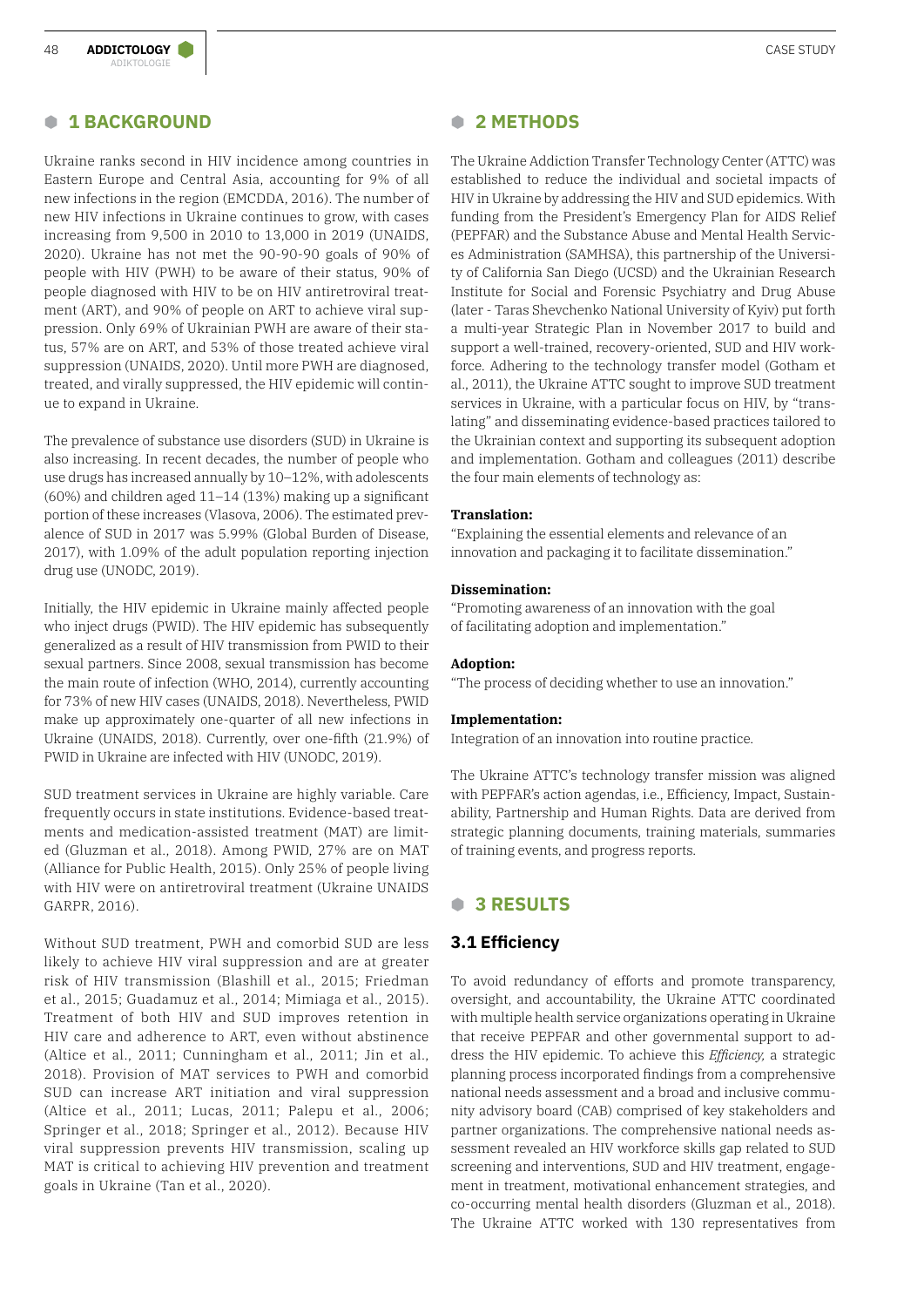stakeholder organizations to 1) address policy and structural barriers to HIV epidemic control; 2) professionalize an SUD treatment workforce; and 3) build capacity through technology transfer in SUD prevention, treatment, rehabilitation, and monitoring and evaluation. The CAB's core 30 members met annually to review progress and guide its goals and activities.

# **3.2 Impact**

Central to the Ukraine ATTC's commitment to *Impact* is its focus on improving the care of people with SUD with and at risk for HIV infection. Interventions targeting this population in this context could reasonably be expected to have an impact by improving HIV testing rates for this high-risk group and improving other important HIV health outcomes such as linkage and retention in HIV care, HIV viral suppression, and reduced HIV incidence. Therefore, the Ukraine ATTC oriented its trainings to link HIV and SUD care, e.g., to expand access to HIV testing and treatment for people with SUD and expand access to SUD treatment to PWH to improve adherence and retention in HIV care. Impact activities were oriented to people with and affected by HIV, including families and children, as well as key populations such as men who have sex with men, people who are transgender, and justice-involved persons. The Ukraine ATTC also expanded its training offering to include mental health as its partner organizations identified these psychosocial comorbidities as barriers to HIV epidemic control.

The Ukraine ATTC partnered with PEPFAR-funded organizations working with priority populations in priority regions of the country. Many training initiatives were organized at the request of partner organizations. They targeted the needs of a diverse workforce that intersects with people with SUD, e.g., physicians, psychiatrists and allied professionals, first responders, educators, the military, veterans service organizations, and academic faculty. Training activities were designed to enhance skills and knowledge of SUD care delivery in the context of the HIV epidemic. Additionally, the Ukraine ATTC designed and conducted specialized training for policymakers on the importance of integrating SUD and HIV care.

Over the three years, 985 participants attended Ukraine ATTC activities. In total, the Ukraine ATTC provided 443 hours of in-person education and 292 hours of post-training supervision and support. Twenty-eight hours of online education were delivered, including a two-day opening conference, 19 two-threedays trainings, two intensive five-day Training-of-Trainers sessions for the NTs, three lectures, three one-day workshops, three annual CAB meetings, and 10 online webinars. Standardized feedback forms were collected after each activity and demonstrated 94% or greater satisfaction with the quality of the trainings (content and organization), instructions, training materials and delivery, relevance and usefulness to participants' work, and success in enhancing their knowledge and skills.

### **3.3 The Sustainability Agenda**

*Sustainability* was one of the Ukraine ATTC's primary goals at its inception, emphasizing capacity-building to transition to in-country expertise at the forefront. Sustainability was at the heart of two major ATTC initiatives: the National Trainer (NT) program and the adaptation and/or formation of training curricula and an online training program.

#### **The NT program**

In 2019, the Ukraine ATTC implemented an NT program to select a group of strategically positioned trainer of trainers from partner and stakeholder organizations. NTs were selected from non-governmental organizations funded by PEPFAR and from Ukrainian universities. Eligible persons held at least a master's level graduate degree, five or more years of experience in an HIV or SUD-related field, training experience, and a letter of support from the leadership of their organization. Fifty-five persons attended the NT training program in 2019 or 2020. Thirty-five were certified NTs after satisfactory completion of 40 hours of face-to-face trainings, video interviews with mock patients, group supervision, and at least two supervised trainings in their organization alone or in partnership with other NTs. In addition, certified NTs provided 28 trainings not funded by Ukraine ATTC to 505 persons. The established training cascade promoted the sustainability of the Ukraine ATTC's efforts, expanding evidence-based SUD care in HIV treatment and prevention settings, enhancing local capacity and expertise, and providing ongoing support to PEPFAR-related programs.

#### **Training curricula and online learning platforms**

Training curricula were derived from Ukraine ATTC sponsored training events or adapted from international SUD treatment and prevention resources. All materials were organized and, if necessary, translated and adapted to the Ukrainian context by Ukraine ATTC staff. Topics included fundamentals of addiction and HIV, Screening, Brief Interventions and Referral to Treatment (SBIRT), the use of validated assessment tools, motivational enhancement strategies, screening and treatment of mental disorders, case management, MAT and nonpharmacological SUD interventions, working with children, adolescents, and families, relapse prevention, key populations, training facilitation skills, behavioral health approaches to improve case identification and linkage to care, and, for NTs, strategies on mentorship.

The Ukraine ATTC supported the development of a Ukrainian language-based online educational platform for SUD, an important tool in the setting of the COVID-19 pandemic. As of August 2020, 16 webinars were conducted virtually, with continuous online trainings offered regularly.

The work of the Ukraine ATTC led to the creation of other important programs. For example, three new continuing medical education (CME) curricula were developed with the support and leadership from the Ukraine ATTC. The topics covered were based on feedback from Ukraine ATTC activities and included Motivational Interviewing, the diagnosis and treatment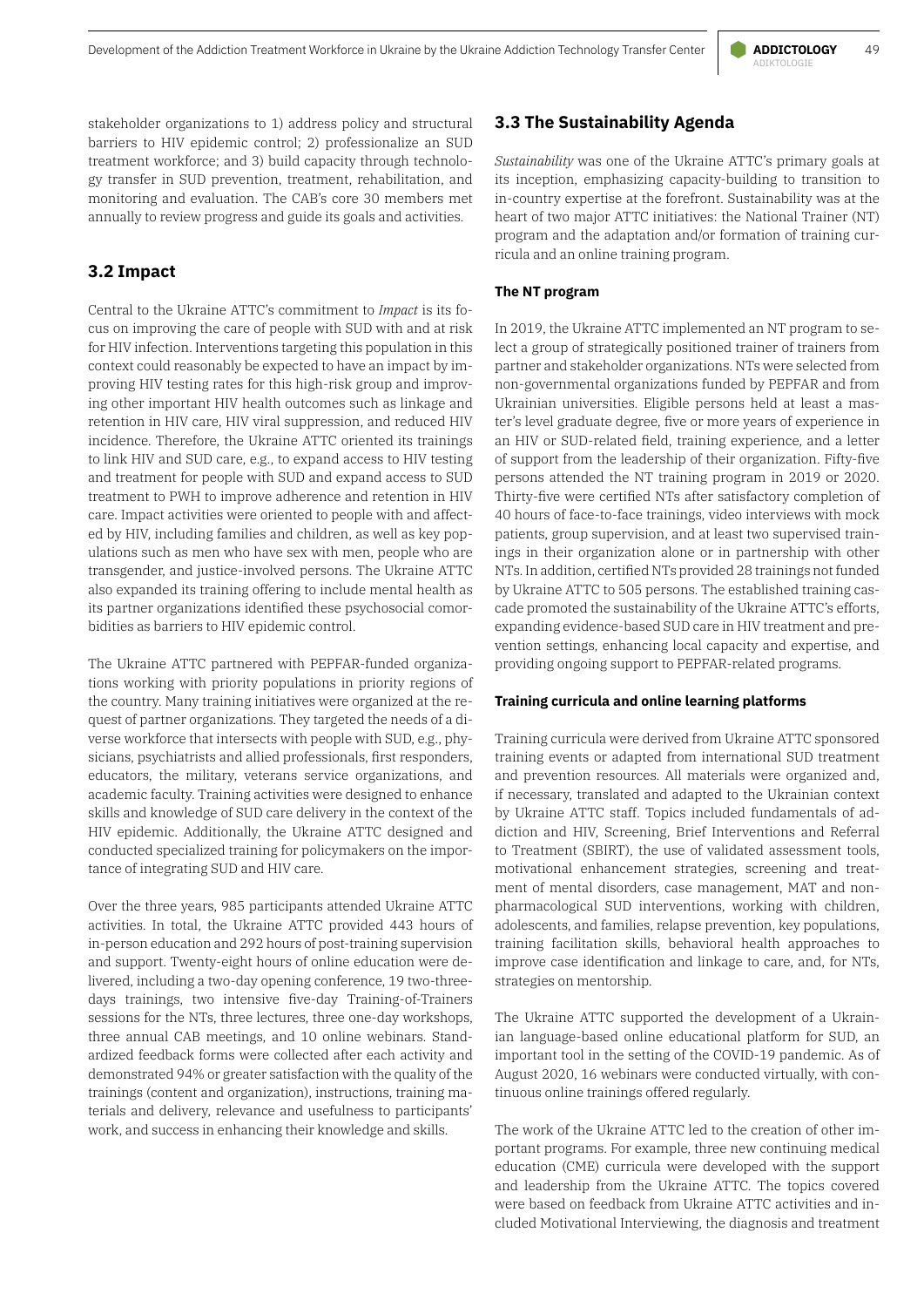**Table 1 |** Distribution of training topics and TA by years of the Ukraine ATTC's activity

| <b>Topics of Trainings and Technical Assistance</b>                                                        | Year 1 | Year <sub>2</sub> | Year 3 |
|------------------------------------------------------------------------------------------------------------|--------|-------------------|--------|
| Training for policy makers on successful HIV epidemic control among<br>people with substance use disorders | ٠      |                   |        |
| Training for policy makers on HIV and SUD Treatment of Justice<br><b>Involved Clients</b>                  |        | ٠                 |        |
| The current science on substance use disorders                                                             | ٠      | ٠                 |        |
| <b>SBIRT</b>                                                                                               | ٠      | ۰                 | ٠      |
| Motivation enhancement strategies                                                                          | ٠      | ٠                 | ٠      |
| Comprehensive MAT                                                                                          | ٠      |                   |        |
| Substance use in children and adolescents                                                                  | ٠      | ٠                 |        |
| Addressing SUDs and HIV in key populations of MSM and LGBT                                                 |        | ٠                 |        |
| SUDS and Depression                                                                                        |        | ٠                 | ٠      |
| Quality Improvement in integrated HIV/SUD care                                                             |        | ٠                 |        |
| HIV and SUD Treatment of Justice Involved Clients                                                          |        | ÷                 | ٠      |
| <b>Training of National Trainers</b>                                                                       |        | ٠                 | ٠      |
| Introduction into Supervision in Motivation Interview                                                      |        |                   | ۰      |
| Amphetamine-Type Stimulants and HIV                                                                        |        |                   | ٠      |
| Contingency Management                                                                                     |        |                   | ٠      |

of comorbid mental and substance use disorders, and screening and brief interventions for SUD. Additionally, a pre-service educational program, "Psychiatry and Addiction Medicine," was developed and adopted for fourth-year medical students within the Institute of Psychiatry of the Taras Shevchenko National University of Kyiv. Other virtual activities included the Ukraine ATTC email listservis and social media platforms to promote training initiatives and disseminate training materials. The Ukraine ATTC Facebook page was an especially useful tool. For example, an August 13, 2020, post had more than 4,000 views.

# **3.4 Partnership**

From early on, the Ukraine ATTC mission was heavily grounded in efforts in building new and strengthening existing partnerships to expand the reach of the Ukraine ATTC mission and to enhance and/or support the services of our partner organizations. The Ukraine ATTC regarded the transfer of addiction technology as an innovation. It applied this innovation through collaborative partnerships PEPFAR-funded and other HIV-focused organizations operating throughout Ukraine to enhance SUD prevention, treatment, and rehabilitation efforts while promoting SUD and HIV services integration. It leveraged partnerships with leading international academic centers internationally and within Ukraine, as well as the broader ATTC network within the United States, Vietnam, Southeast Asia, and South Africa. Eight certified NTs are faculty of Ukrainian universities. These fundamental collaborative efforts were further enhanced by establishing and continually developing the collaboration of Ukraine ATTC with the International Consortium of Universities on Drug Demand Reduction (ICUDDR) and the

International Society of the Substance Use Disorders Professionals (ISSUP). Additionally, the Ukraine ATTC worked to expand regional partnerships and, in 2019, provided training and technical assistance in The Republic of Kazakhstan.

# **3.5 The Human Rights agenda**

The Ukraine ATTC also worked to raise awareness about stigma and discrimination affecting people with SUD and other populations and to enhance the provision of non-discriminatory HIV and SUD preventive and care services. The Ukraine ATTC *Human Rights* focus included discussion of intersectional HIVand substance use-related stigma and discrimination embedded in theories that seek to explain shared risk factors for HIV and SUD, especially among key populations, i.e., PWID, men who have sex with men, justice-involved clients, people who are transgender, and people engaging in sex work. In addition, the Ukraine ATTC advocated for client autonomy, promoting motivational enhancement and service availability, and recommending against coercive practices. People who attended Ukraine ATTC events reported improved attitudes toward issues broadly relating to human rights.

# **B 4 CONCLUSIONS**

Aligning addiction technology transfer with PEPFAR action agendas to enhance HIV and SUD care in Ukraine, the Ukraine ATTC embarked on an ambitious three-year plan to facilitate the adoption of evidence-based SUD care in Ukraine in a manner that promotes efficiency, impact, sustainability, partnership, and human rights. As a result, the Ukraine ATTC be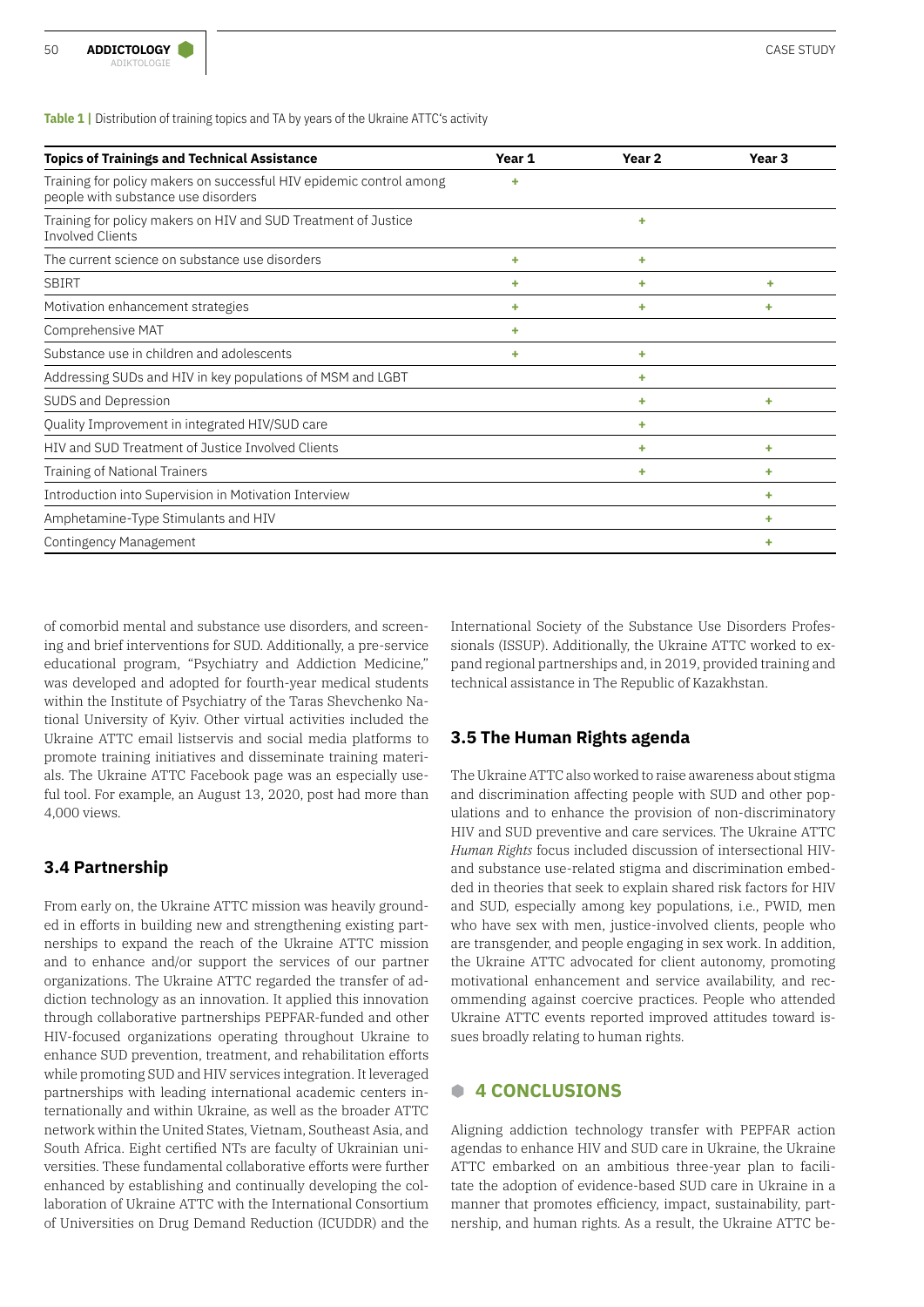came a content leader in SUD care and treatment in Ukraine, translating and disseminating evidence-based practice in SUD and HIV care through training and curricula development. It demonstrated its commitment to Efficiency and Partnership by creating an inclusive CAB and leveraged these and other partnerships to promote the adoption and implementation of these high-impact, evidence-based SUD and HIV care and prevention practices. With a team of NTs dedicated to learning, human rights, and the sustainability of these practices, the Ukraine ATTC was a significant and unique contributor to broader national and international efforts to achieve HIV epidemic control in Ukraine and reduce the burden of the SUD and HIV epidemics on Ukrainian communities.

Although the Ukraine ATTC was only funded as a catalyst for technology transfer to address HIV and SUD care, it expanded its activities to other important areas (e.g., mental health) through collaborative efforts with its partner agencies. Funding from PEPFAR / SAMHSA ended in 2020, but the Ukraine ATTC remains an integral part of a prominent Ukrainian university. It is sustained through other sources of support, which has allowed it to easily expand its mission beyond HIV. In the future, the Ukrainian ATTC envisions scaling up the work in several directions informed by the current state-wide needs. There is a great need to bring on additional professionals into the SUD workforce in Ukraine (Petrychenko et al., 2016). The Ukraine ATTC has demonstrated the feasibility of the scale-up of SUD services through a variety of its programs, including its training, curricula, and NT program. Additional NTs are needed, Ukrainian universities need other support to expand SUD training opportunities. The tools developed by the Ukraine ATTC will be especially useful in this regard, and efforts are currently underway to offer an array of new educational programs created on the basis of the Taras Shevchenko National University of Kyiv through other universities.

As the Ukraine ATTC continues to adapt and expand its mission, its commitment to technology transfer also involves a commitment to quality improvement and accountability to defined, objective indicators of success. This was accomplished internally by tracking activities and evaluating the program's impact on persons who directly benefit from its programs. However, the Ukraine ATTC is also working to evaluate the effect of its programs at the client and population levels. The Ukraine ATTC has made important contributions to the advancement of SUD practices in Ukraine. An evaluation of benefits to Ukrainian communities as a result of the Ukraine ATTC's partnerships will further demonstrate its importance and impact.

> on this manuscript. All authors contributed to the article development and approved the final version of the manuscript.

**Authors' contributions:** IK, IP, SL, DJG developed the Ukraine ATTC project design. YY, OM, OS performed the data analysis and participated in manuscript preparation. AB, YY developed the initial manuscript. OM conducted a literature review and summary of related work. IK, IP, SL, AB, DJG, and KJ supervised the data analysis and further editorial work

**Declaration of interest:** No conflict of interest.